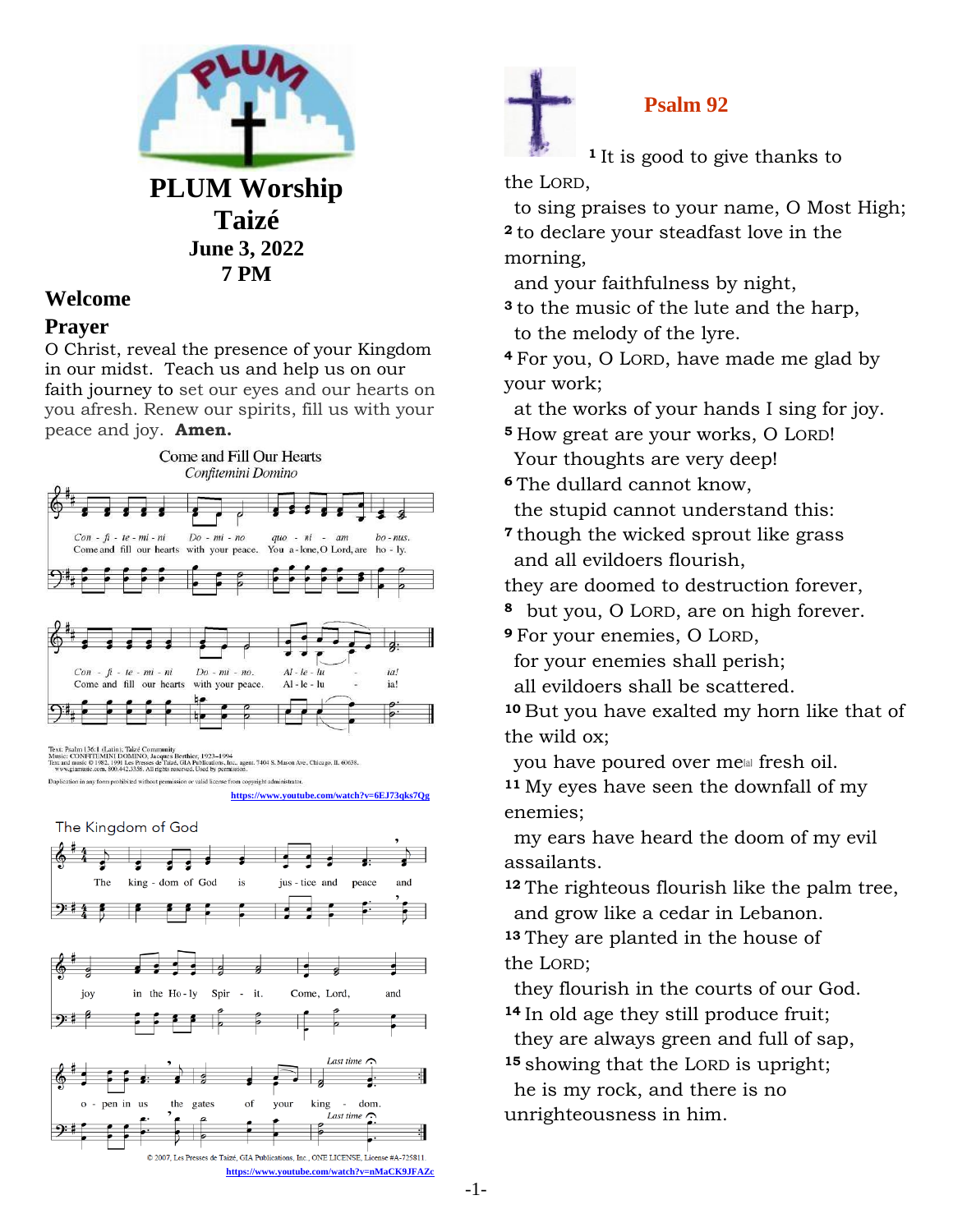



Text: Latin antiphon, 9th cent.; Taizé Community; tr. With One Voice<br>Music: TAIZE UBI CARITAS, Jacques Berthier, 1923–1994<br>Text and music © 1979 Les Preses de Taizé. GIA Publications. Inc., agent. 7404 S. Mason Ave., Chica

Duplication in any form prohibited without permission or valid license from copyright administrator.

Ubi Caritas - [Taize \[with lyrics for congregations\] -](https://www.youtube.com/watch?v=Vvfr_2euIFo) YouTube





Verses may be sung by a leader. Then the alleluia is repeated

Music: "Alleluia 7," Jacques Berthier, 1923-1994, and the Taizé Community<br>Music © 1984 Les Presses de Taizé, GIA Publications, Inc., agent. 7404 S. Mason Ave., Chicago, IL 60638. www.giamusic.com. 800.442.3358.<br>All rights

Duplication in any form prohibited without permission or valid license from copyright administrator

# **Gospel Reading: John 16:5-15**

**<sup>5</sup>** But now I am going to him who sent me; yet none of you asks me, 'Where are you going?' **<sup>6</sup>** But because I have said these things to you, sorrow has filled your hearts. **<sup>7</sup>** Nevertheless I tell you the truth: it is to your advantage that I go away, for if I do not go away, the Advocate $[a]$  will not come to you; but if I go, I will send him to you. **<sup>8</sup>** And when he comes, he will prove the world wrong about<sup>[\[b\]](https://www.biblegateway.com/passage/?search=John+16%3A5-15&version=NRSV#fen-NRSV-26724b)</sup> sin and righteousness and judgment: **<sup>9</sup>** about sin, because they do not believe in me; **<sup>10</sup>** about righteousness, because I am going to the Father and you will see me no longer; **<sup>11</sup>** about judgment, because the ruler of this world has been condemned.

**<sup>12</sup>** "I still have many things to say to you, but you cannot bear them now. **<sup>13</sup>** When the Spirit of truth comes, he will guide you into all the truth; for he will not speak on his own, but will speak whatever he hears, and he will declare to you the things that are to come. **<sup>14</sup>** He will glorify me, because he will take what is mine and declare it to you. **<sup>15</sup>** All that the Father has is mine. For this reason I said that he will take what is mine and declare it to you.

*Silent Meditation* 

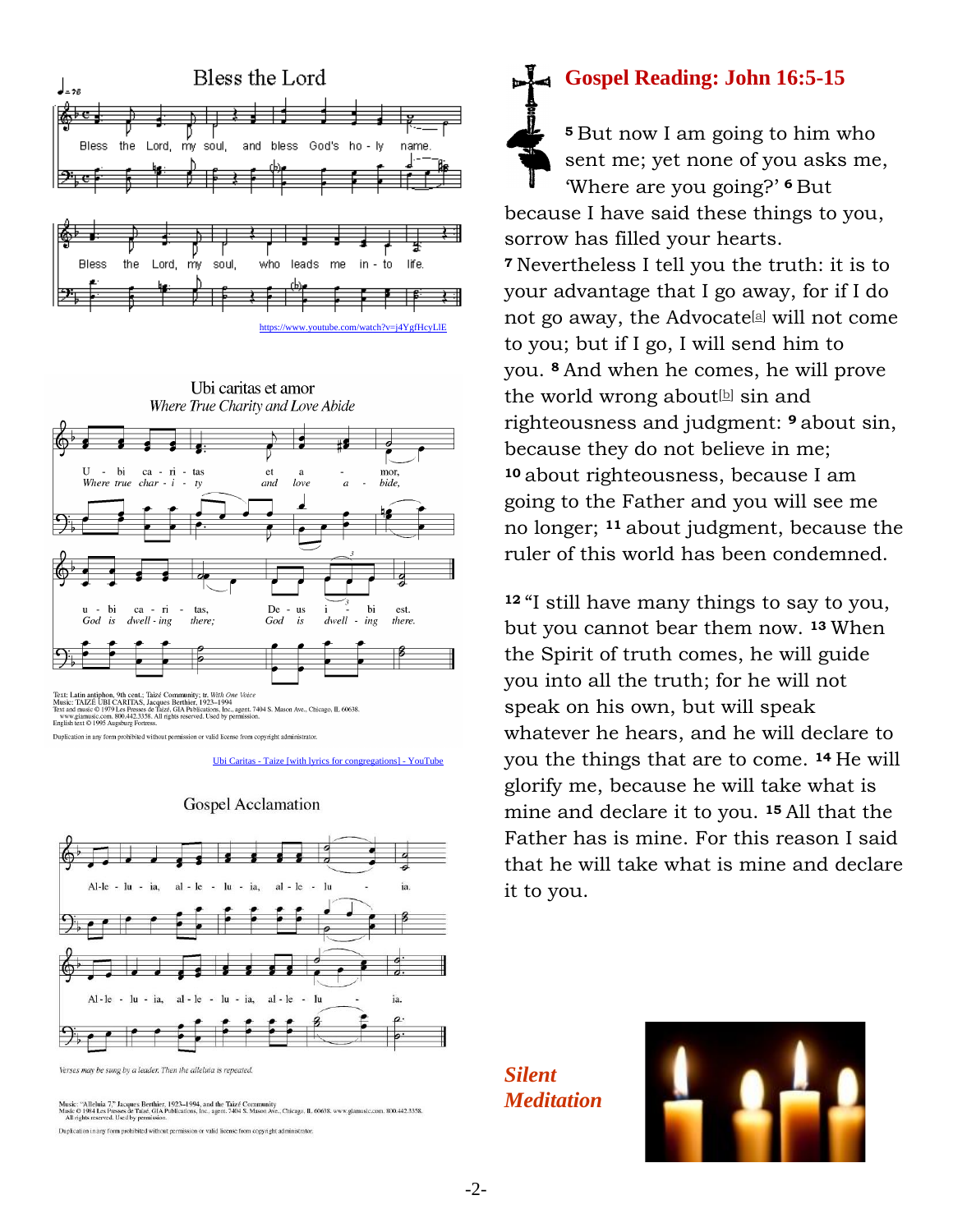

## **Prayer of Intercessions**

Gracious God, may justice flow like a river reaching barren lands and sun scorched deserts. Where people feel forgotten and hopeless let your water of life comfort them.

Merciful God, give us courage to face these days not with fear but with compassion, concern, and acts of service, trusting that you abide with us always.

Almighty and most merciful God, we remember before you all poor and neglected persons whom it would be easy for us to forget; the homeless and the destitute, the old and the sick, and all who have none to care for them.

Lord Jesus, show your light to the hearts that can no longer find the road to you.

Lord may we hear your voice, may we live as you lead us to live, go as you bid us to go, serve as you inspire us to serve, give as you teach us to give, until the earth is covered with your glory.

Oh loving God, we lift up all those who are responsible for the care of others, may they find rest and strength in you. Grant them peace.

Our eyes are turned to you, O Lord; our soul finds rest in you.

> *At this point in the service, we pause for individual prayers. You are invited to pray and place your petitions before God*



Gathered as one by the Holy Spirit, let us sing the prayer Jesus taught us: